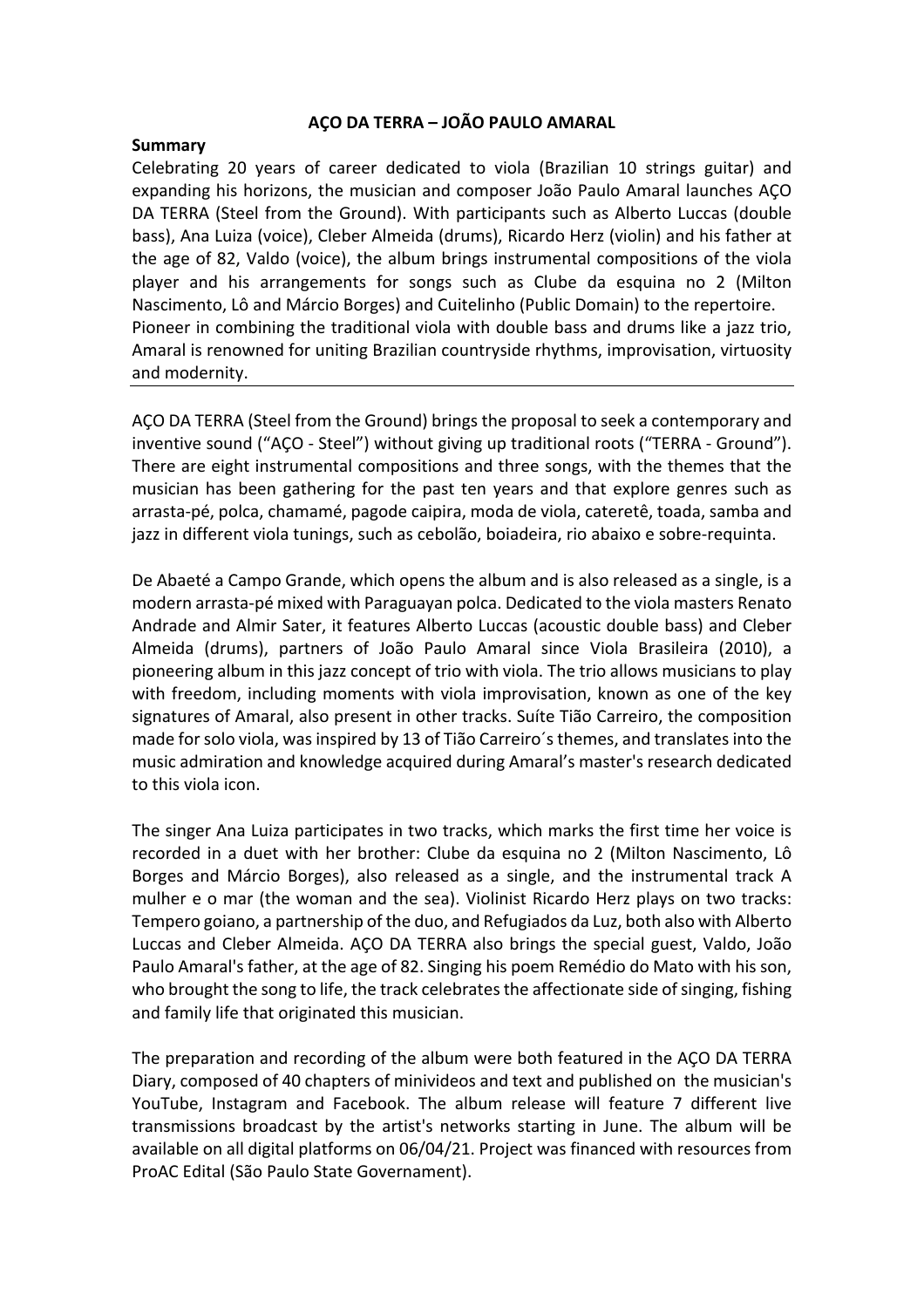## **João Paulo Amaral**

Born in Mogi das Cruzes-SP, his first contact with countryside music (música caipira) was in his childhood, when he accompanied his father in singing. Graduated (acoustic guitar) and post-graduated by State University of Campinas with the 1st master's degree in music about viola in the country (about Tião Carreiro), he is a professor at EMESP Tom Jobim and creator of the Viola da Terra Festival. He participated in the 3rd edition (online festival 2021) of the historic Violeiros do Brasil - Brazilian Memory Project. In addition to his solo career, and a member of the trio Conversa Ribeira, he is the director of the Orquestra Filarmonica de Violas (Philharmonic Viola Orchestra). 

He participated in festivals and concerts in Portugal, Spain, England, Mexico and the United States, recording more than 30 albums and projects with names like Renato Teixeira, Robertinho Silva, Natan Marques, Guinga, Toninho Ferragutti and Nailor Proveta.

# **Artistic review**

"Bliss, that is what I felt when listening to the wonderful work of João Paulo Amaral. It is *awesome to appreciate this talented viola player and composer. Above all we have to* recognize his dedication to instrumental music. Despite its Portuguese origin the viola is the musical instrument which better represents countryside Brazil, its forests, rivers, waterfalls, birds and all the other natural beauties of our country. (...) besides the very well defined regional colors and nuances, we have discovered a viola of the future, utterly *harmonized* with the jazz related bass and drums (...) whereas here with the viola, they bespeak new musical roads and deeply enrich the Brazilian music. Congratulations João *Paulo Amaral!"*  **Paulo Bellinati**

*"... with his technique alone, he has already printed his name in the history of the viola"* **Ivan Vilela**

"Music can be beautiful, difficult, interesting, and many other things. In the hands of *João Paulo, music is art! "*  **Ulisses Rocha**